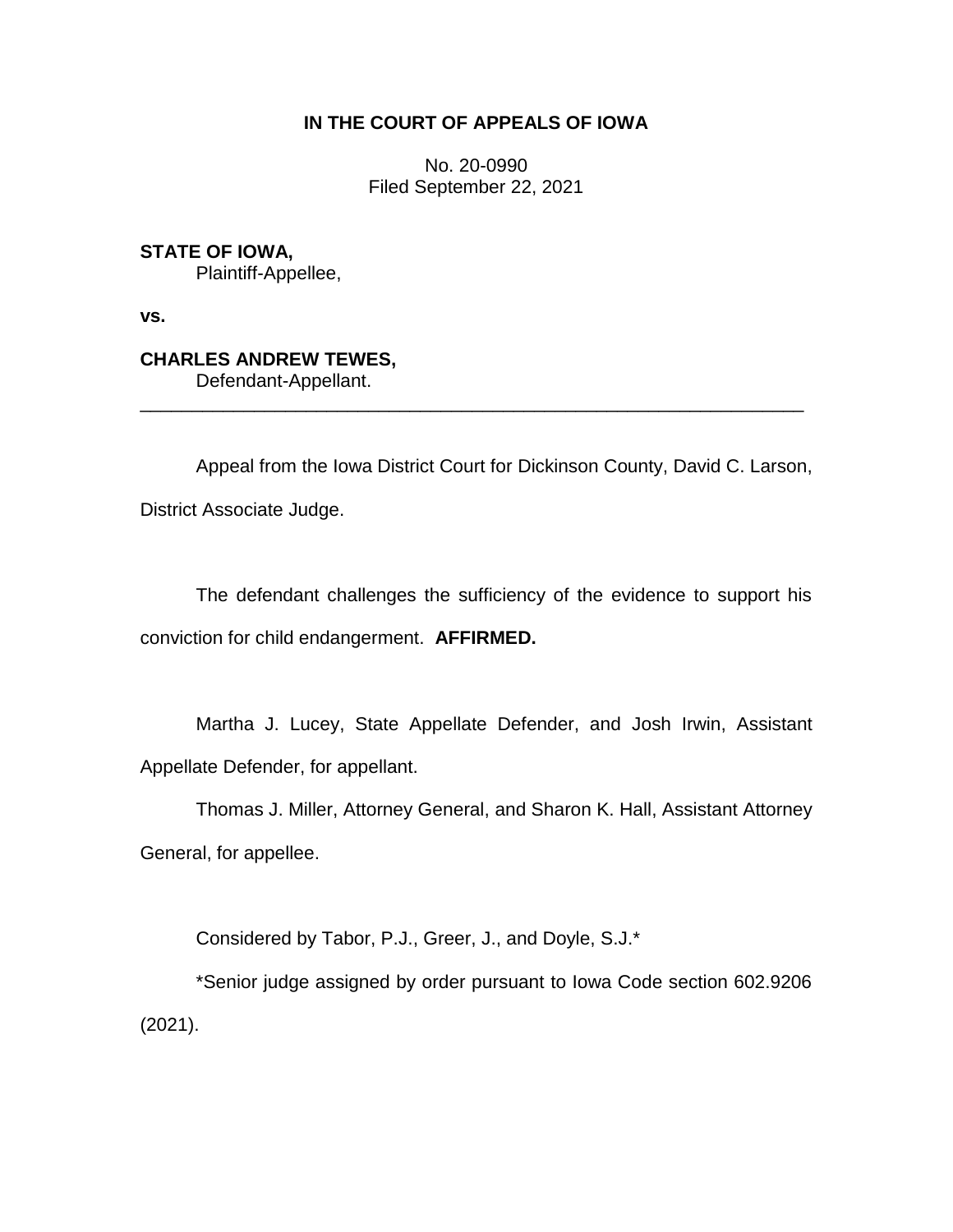#### **GREER, Judge.**

 $\overline{a}$ 

Charles Tewes appeals his conviction of child endangerment, challenging the sufficiency of the evidence. Tewes disputes some of the district court's factual findings, arguing they are not supported by the evidence. And he claims the other facts do not meet the legal standard of creating a substantial risk to B.T.'s health or safety.

#### **I. Background Facts and Proceedings.**

Tewes and his ex-wife, Jennifer, have two children, eleven-year-old T.T. and six-year-old B.T.<sup>1</sup> On June 14, 2019, Jennifer took the children to a local convenience store to hand off the boys to Tewes for his weekend parenting time. After Jennifer and the kids arrived, T.T. decided he did not want to spend the weekend with Tewes. Jennifer told Tewes and B.T. to have a good time but would not force T.T. to go. This made Tewes angry, and he started arguing with Jennifer and yelling at some store patrons.

Jennifer did not want to argue with Tewes and felt concerned about sending B.T. with him while he was exhibiting so much aggression. So she took B.T.'s hand, and she and the two boys started walking toward the store exit. Before they reached the door, Tewes grabbed B.T.'s free arm and pulled him in the opposite direction. According to one of the store patrons who testified at trial, Tewes was "squeezing hard enough to leave bruises on the kid" and B.T. was lifted off the ground from the pulling. The patron described the scene as "tug-of-war" with B.T.

<sup>&</sup>lt;sup>1</sup> These were the children's ages as of the date of Tewes's trial, October 28, 2019, rather than the date of the incident on June 14.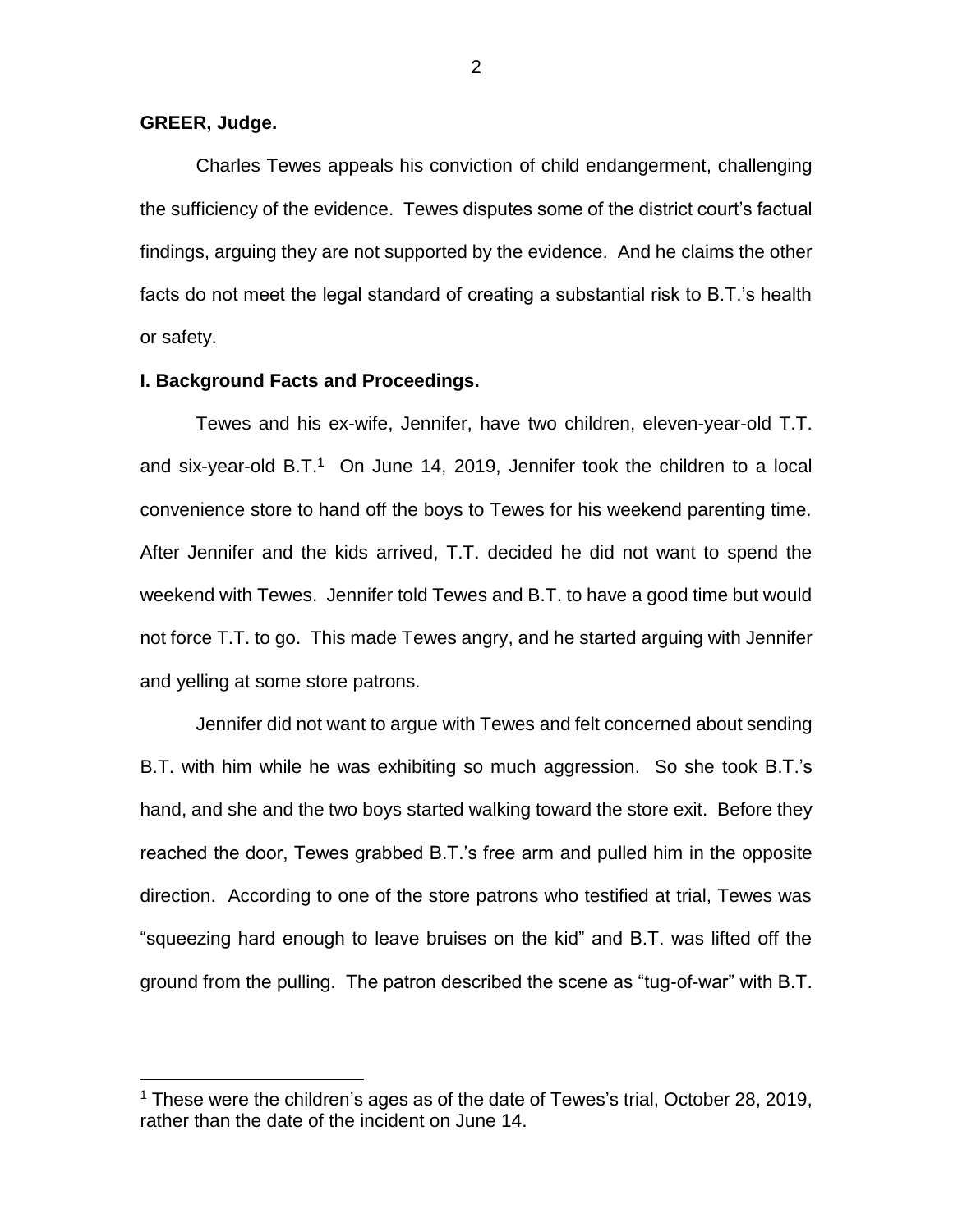as the rope. Tewes used his body to wedge between Jennifer and B.T., and Jennifer dropped B.T.'s hand.

After Jennifer released B.T., Tewes picked him up and spun away from Jennifer. While Tewes held B.T. by his bottom half, Jennifer grabbed hold of the top half of B.T.'s body. Each parent was holding part of B.T., who was aloft with his body parallel to the ground several feet above the tile floor. Then Tewes wrenched B.T. from Jennifer's grasp. When Jennifer reached for B.T. again, Tewes shoved her, causing her to take several steps.

The police were called, and Tewes was arrested. Tewes was later charged with child endangerment, in violation of Iowa Code section 726.6(1)(a) and (7)  $(2019).<sup>2</sup>$  Tewes elected to have a trial to the bench.

At trial, the State admitted into evidence a video (without sound) from the convenience store, which showed the entire interaction between Tewes, Jennifer, and the children. Additionally, Jennifer testified at trial and described Tewes's actions grabbing B.T.'s arm "very hard," "ripp[ing] [B.T.] away from [her]," and holding "him extremely tightly." Jennifer described B.T. "later confid[ing] in multiple people that his dad had tried to rip his arm off" and stating "his head hurt because [Tewes] was holding his head so hard." She testified he "was still pretty upset over it for quite some time" and was attending "counseling." One of the patron witnesses testified he thought it was a "traumatic incident" for "the children and

 $\overline{a}$ 

 $2$  Tewes was also charged with two counts of harassment in the second degree, third offense. The State dismissed one of the charges at trial, and the court acquitted Tewes of the other.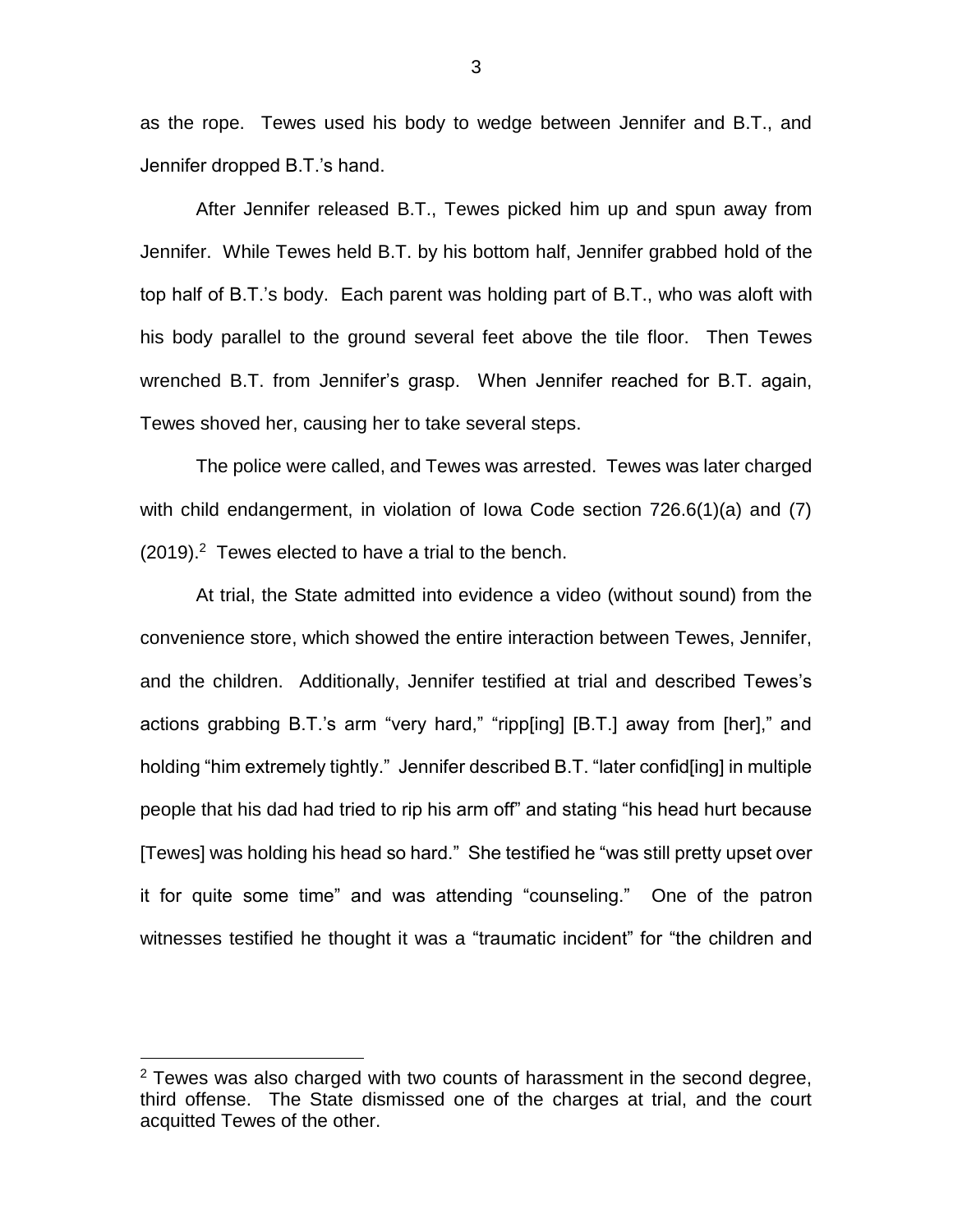probably the ex-wife." T.T. can be seen (on the video) crying after Tewes shoved Jennifer.

The district court found Tewes guilty of child endangerment. In its written ruling, the court concluded:

Charles Tewes physically assaulted [B.T.'s] mother in front of [B.T.] and during an argument with [B.T.'s] mother, Mr. Tewes grabbed [B.T.] by the arm, causing a small bruise. Immediately following the incident, [B.T.] was visibly upset and he has been attending mental health therapy to help deal with the situation.

Tewes appeals.

## **II. Discussion.**

We review challenges to the sufficiency of the evidence for correction of errors at law. *State v. Thomas*, 561 N.W.2d 37, 39 (Iowa 1997). "If a rational trier of fact could conceivably find the defendant guilty beyond a reasonable doubt, the evidence is substantial." *Id.* We review all evidence in the record, not just the inculpatory evidence, but we review it in the light most favorable to the State. *Id.*  Where, as here, the defendant's criminal case was tried to the court, a motion for judgment of acquittal is not necessary to preserve error for appellate review. *See State v. Abbas*, 561 N.W.2d 72, 74 (Iowa 1997).

For Tewes to be properly convicted, the State had the burden to prove:

1. On or about June 14, 2019, Charles Andrew Tewes was the parent of [B.T.]

2. [B.T.] was under the age of 14 years.

3. Mr. Tewes acted with knowledge that he was creating a substantial risk to [B.T.'s] physical, mental, or emotional health or safety.

Tewes disputes whether the third element was proved beyond a reasonable doubt, challenging some of the district court's fact findings and otherwise arguing his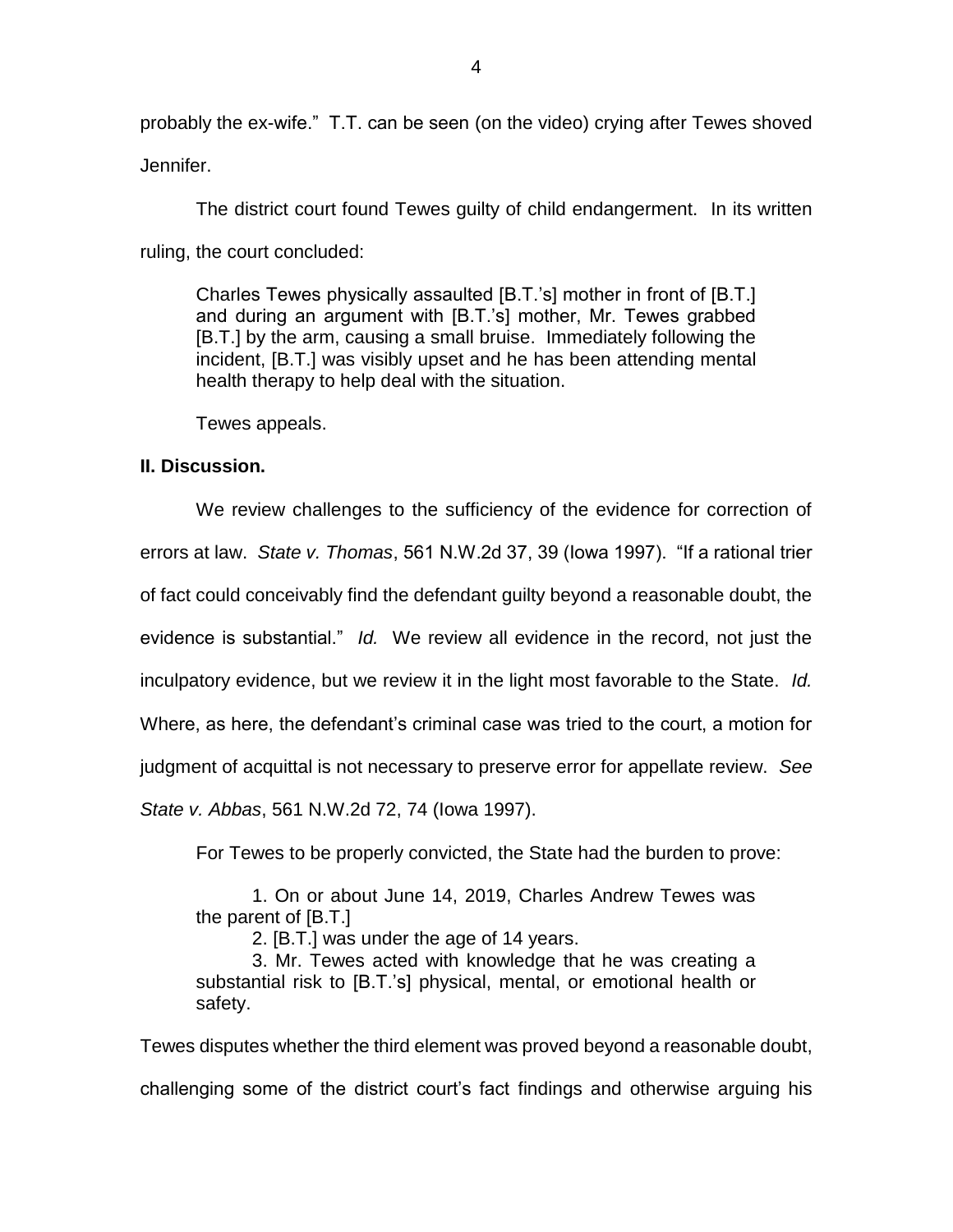actions did not rise to the level necessary to conclude he created a substantial risk to B.T.'s physical, mental, or emotional health or safety.

First, Tewes focuses on the district court's finding that he caused a bruise to B.T.'s arm when he grabbed him. We agree with Tewes that the evidence does not support the court's finding Tewes bruised B.T.'s arm when Tewes pulled him from Jennifer. As the video shows, Tewes grabbed B.T. by his right arm, and the bruise in the photograph is on B.T.'s left arm. And it was T.T., not B.T., who was visibly upset in the immediate aftermath. And yet, we are convinced substantial evidence supports Tewes's conviction for child endangerment.

Our supreme court has interpreted "substantial risk" to mean: "The very real possibility of danger to a child's physical, [mental, or emotional] health or safety." *State v. Anspach*, 627 N.W.2d 227, 233 (Iowa 2001). "[I]t [is] unnecessary to prove that the physical risk to a child's health or safety is likely." *Id.* at 232. "Rather a showing that the risk is real or articulable will suffice." *Id.* at 232–33. Even without causing the bruise on B.T.'s arm, Tewes pulled B.T.'s arm in the opposite direction. B.T. was traveling hard enough that it momentarily lifted him from the ground. Plus, Tewes's struggle with Jennifer to gain hold of B.T., during which the child was several feet above hard ground, put B.T.'s physical health and safety at risk.<sup>3</sup> *See State v. Davis*, No. 18-1487, 2020 WL 1310271, at \*2 (Iowa Ct. App. Mar. 18, 2020) (finding substantial risk of mental and physical harm in child-endangerment case

 $\overline{a}$ 

 $3$  One eyewitness testified that when the child was lifted, he reached as high as Tewes's shoulder height. The eyewitnesses described feeling intimidated by Tewes's behavior as well.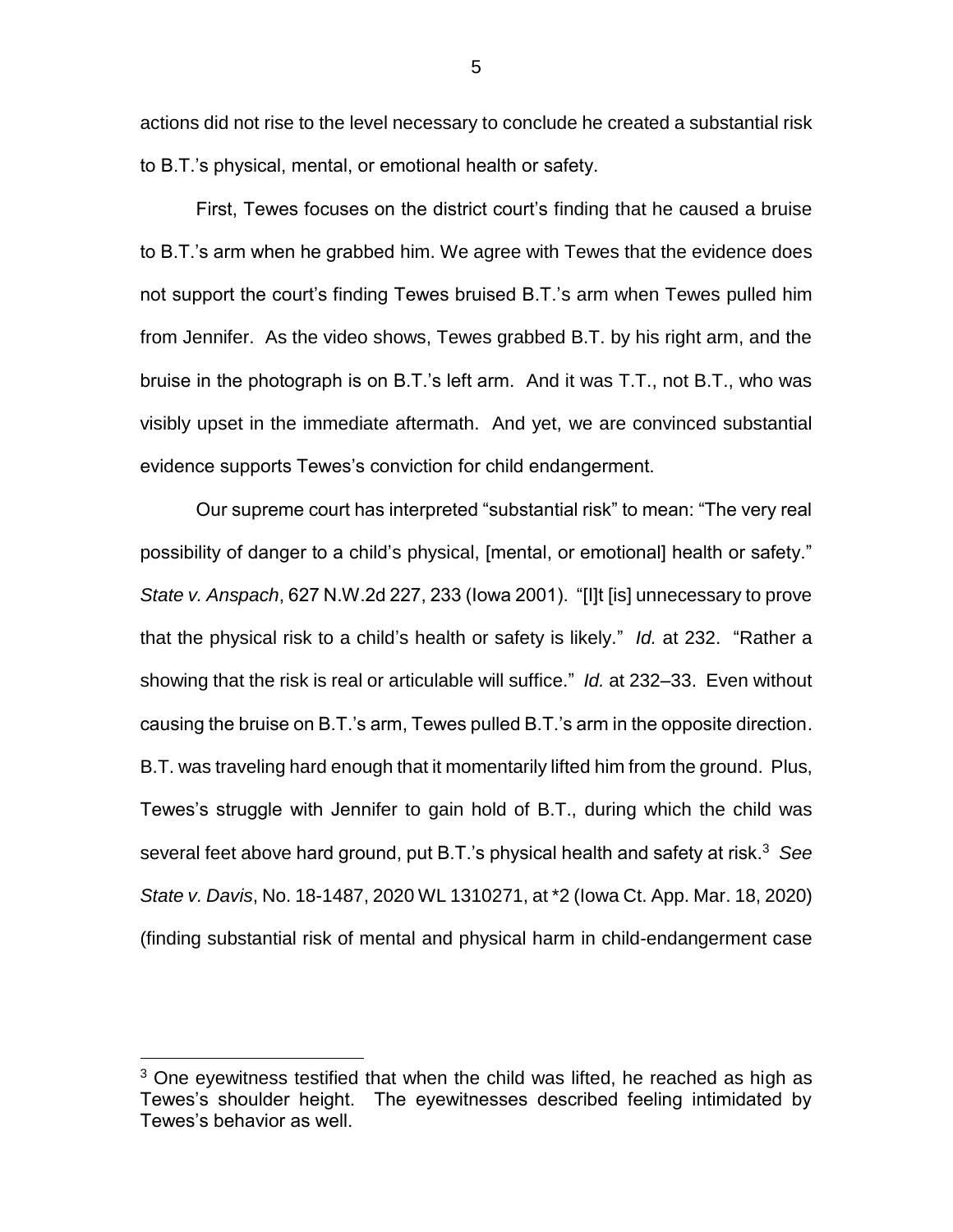where, among other behaviors, there was a risk of dropping the child during an assault).

And B.T.'s mental and emotional health were put at risk when Tewes, while holding B.T. in his arms, shoved Jennifer. Tewes minimizes the harm that could be caused to B.T. by seeing his father shove his mother after having his parents physically struggle over him,<sup>4</sup> arguing the facts here are not like those in *State v. Lee*, No. 17-0413, 2018 WL 1099273, at \*3 (Iowa Ct. App. Feb. 21, 2018). In *Lee*, the defendant

"kicked the babysitters out" of the house and began yelling at [the child's mother]. Her five-year-old child was asleep in the bedroom upstairs, and the complaining witness testified Lee was aware of the child's location. While she testified she blacked out during some of the assault, she estimated the assault lasted "a really long time," "for an hour or two." The five-year-old woke up and witnessed what was happening. The complaining witness testified she believed her screams and cries for help woke the child. The complaining witness remembered the child saying, "Leave mommy alone" and "trying to grab [her] and like jumped onto [her]." The complaining witness testified that Lee "tried to just describ[e] the situation, 'Oh, mommy and me got in a fight, and clean her off.'" The child then took the complaining witness to the bathroom, and used a washcloth to clean the blood off her face and arms. The complaining witness further testified that her five-year-old child "is terrified of a lot of things now, men in general. [The child] doesn't trust anybody, or, um, [the child is] still in counseling over it."

2018 WL 1099273, at \*3. While the level of assault in this case does not rise to

that in *Lee*, in both cases, the aggressor was aware a child was present and

witness to the assault. *Id.* And both the complaining witness in *Lee* and Jennifer

testified that the witnessing child was upset by the incident afterward and attended

 $\overline{a}$ 

 $4$  Tewes disputes the reliability of Jennifer's testimony that B.T. reported to others that Tewes "tried to rip his arm off," but we view the evidence in the light most favorable to the State. And the statement suggests the incident—even if not actually physically injuring B.T.—left an impression on him.